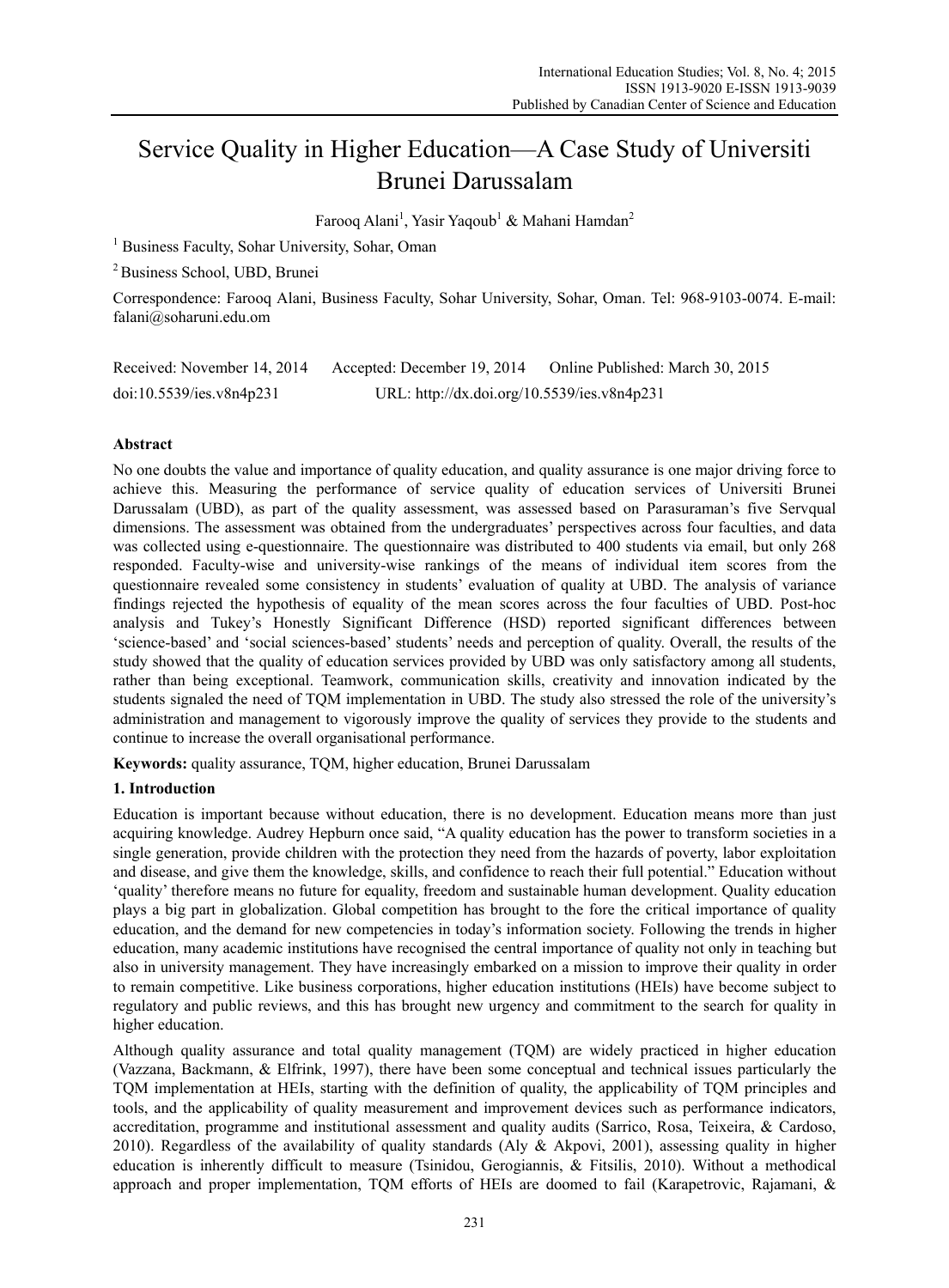Willborn, 1999). As pointed out by Birnbaum (2000), "TQM was sound; it was the implementation that was at fault" (p. 104).

Even though many universities around the globe have implemented TQM, it is difficult to draw any reliable conclusions about the popularity of TQM practices in Brunei universities, specifically Universiti Brunei Darussalam (UBD), the first national university in the country. In 2009, there has been a notable structural change to Brunei's education system called SPN-21 (*Sistem Pendidikan Negara Abad ke 21*), which strongly geared towards a quality education that responds to and fulfills the needs of a constantly evolving society in a globalized world full of uncertainty and challenges. Despite efforts by the government to make education accessible to all, access to quality education remains a major concern of HEIs. In the literature, the authors identified very few (if any) papers which describe the initiatives for attaining quality education of Brunei HEIs in general and UBD in particular (Ahmad & Kifle, 2010; Haji-Rashid, 2007). No published research has so far tried to offer empirical studies on the quality of education services in Brunei HEIs. To address this limitation, the current paper seeks to assess the quality of education services in UBD.

#### **2. Literature Review**

Quality is not a new but a highly contested concept. It is a philosophical concept (Green, 1994) in which we cannot define it with precision. Until today, there is little agreement on what defines quality. McConville (1999) stated that there is no definition of quality but we will know it when we find it, meaning that quality is not only elusive (Neave, 1994), but also slippery and value laden (Harvey & Green, 1993). Due to the lack of theory of quality and higher education is a service industry with no tangible product, definition of quality in higher education is even difficult to achieve (Scott, 1994). Moreover, higher education systems vary in different countries. Parri (2006) identified several approaches to the concept of quality of higher education: quality as exceptionality, excellence; zero errors; fitness for purpose; transformation and reshaping; threshold and enhancement. Of these approaches, the most commonly used definition of quality in higher education is quality as fitness for purpose. Ali and Shastri (2010) refers this to "fitting the customer specifications, minimum-based fitness for purpose and customer satisfaction" (p. 10). Based on this concept, an institution must define their goals in the mission statements, decide on to what extent their service or product meets the goals, and set the focus to meet the needs of the customers of higher education. Customers can be internal and external to the organisation, and Jabnoun (2002) identified that the key customers of HEIs are students and employers.

There are two main approaches to quality: quality assurance and total quality management (Jabnoun, 2002). Quality assurance (QA) is a systematic approach to the pursuit of quality (Collins, 1994). It is generally concerned with quality planning and defect prevention through systems and documented processes throughout the supply chain (Garvin 1988). Quality assurance is also about conformance of products, services and processes with given requirements and standards (Moreno-Luzon & Peris, 1998) such as ISO 9000 series. The ISO 9000 series is the most common and popular set of standards of QA. TQM on the other hand is a comprehensive management approach aiming at satisfying or delighting customers (Moreno-Luzon & Peris, 1998). The idea of satisfying customers' needs and expectations as part of quality raises the hackles among academics because HEIs have various interested parties with different views about its role (Houston, 2008). At institutional level, administrators may perceive students as customers of faculty but faculty staff may see this as a selling point of commercialisation (Ali & Shastri, 2010). Thus, some authors suggest the term 'stakeholders' as it is more appropriate for use in educational institutions. TQM includes continuous improvement, customer satisfaction, empowerment and top management responsibility (Dean & Bowen, 1994; Hartline & Ferrell, 1996). It underlines the importance of quality culture in designing, producing and improving products and services. In this study however, we will not look into TQM. Despite the growing awareness of the importance of quality education in Brunei, we found that TQM has not been fully embraced in UBD. What has actually been taken place in UBD is quality assurance, but this also did not receive greater attention across faculty staff. There were several reasons for the lack of TQM implementation in UBD. The absence of quality culture, the cumbersome bureaucracy and the lack of effective communication in the organisation, but the main cause was the lack of strong commitment from top management. TQM also has a much broader meaning and involves multi-faceted processes.

In general, many universities have either become partially involved (meaning that HEIs are committed only to quality assurance) or totally involved in TQM implementation (Aly & Akpovi, 2001). This study focuses on QA as it is more applicable to the context of the study. The study is conducted within the context of HEIs in Brunei Darussalam, particularly using the case study of Universiti Brunei Darussalam. Quality assurance (QA) is different from TQM in terms of its focus, nature, role of management, role of employees and main enablers (Jabnoun, 2002). QA focuses more on conformance with standards. It guarantees the improvement of standards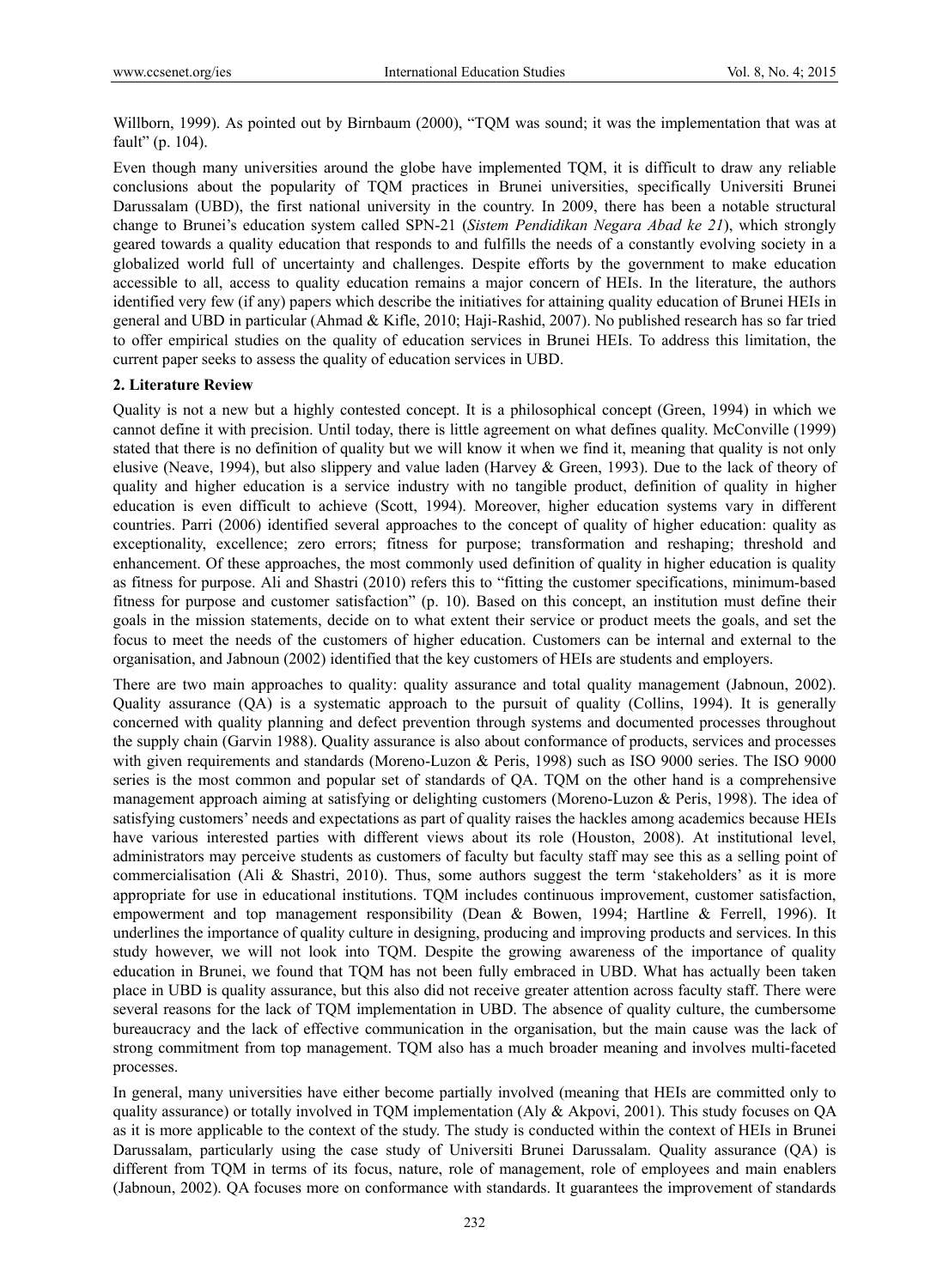and quality in higher education in order to make higher education meet the needs of students, employers and financiers (Lomas, 2002). QA is also static in nature and the role of management is mainly to establish documented systems, provide training and resources and supervise employees. Employees are participated in setting standards, searching for new improvement, checking performance and correcting actions. With respect to quality dimensions, HEIs have specific quality dimensions that reflect the type of services they provide such as teaching, research, learning, delivery mechanism, curriculum development, administrative services and infrastructure and facilities (Sahney, Banwet, & Karunes, 2004).

Quality assurance is divided into two: external and internal. External QA refers to quality related assessments provided by different bodies or individuals outside the higher education institutions such as quality audit recognition and accreditation. The objective is to achieve accountability. Internal QA on the other hand aims at internal accountability and institutional development. It takes into account all institutional activities mainly on academic issues, and assesses the efficiency of activity and ways of ensuring quality within the institution (El-Khawas, 1998). QA is based on three principles: accountability, control and improvement (Harvey, 1999). Accountability refers to meeting the preferences of politicians, outside parties and financiers. Control indicates that the institution can control the expenditure of resources and achieve high quality with the existing resources. Improvement is to enable the institution to get necessary input, refine the process and raise the standards of output in order to meet the goals. What so typical about QA is quality assessment. The purpose of quality assessment in higher education is to improve all the activities within the institution and meet the needs of customers (Hernon, 2002). It also assesses to what extent the activity meets customers' expectations (or some prefer the term 'stakeholders') (see Diagram 1–UBD Strategic Plan).

Quality assessment entails quality that has been created by the institution, and the quality of service and customer satisfaction is largely part of the assessments. Quality can be examined from the stakeholders' perception of the degree to which the institution meets their expectations (Parasuraman, Zeithaml, & Berry, 1988). Stakeholders encompass students, parents, employers and employees in the organisation (academic, administrative and support staff), industry and society as a whole. In this study however, the quality assessment of education services was obtained from the students' perspective as they are the key recipients of education services. Although there have been many approaches and instruments available for use to measure service quality, there is still no consensus on how best to measure and manage quality within HEIs. This is because education services are intangible and thus difficult to measure.

A number of studies in the literature developed their own instruments to assess quality, but there were still generally based on the existing Parasuraman et al.'s (1988) Servqual dimensions. For example, Tsinidou et al's (2010) quality instrument covered all the five dimensions of Servqual (Table 1) to measure the service quality of all departments in the School of Business and Economics, Technical Educational Institute of Larissa higher education, Greece. The assessment of the service quality was obtained from the perspective of undergraduate students with reference to seven quality criteria namely academic staff, administration services, library services, curriculum structure, location, infrastructure and career prospects. In this study, the Servqual model is employed to measure the five dimensions of service quality of UBD. We adopted Servqual model for two reasons. The model has often been used by researchers to assess the service quality of the organisation including HEIs, and secondly, Servqual and its alternative models such as SERVPERF and HEdPERF have been shown to present the best measurement capability (Brochado, 2009).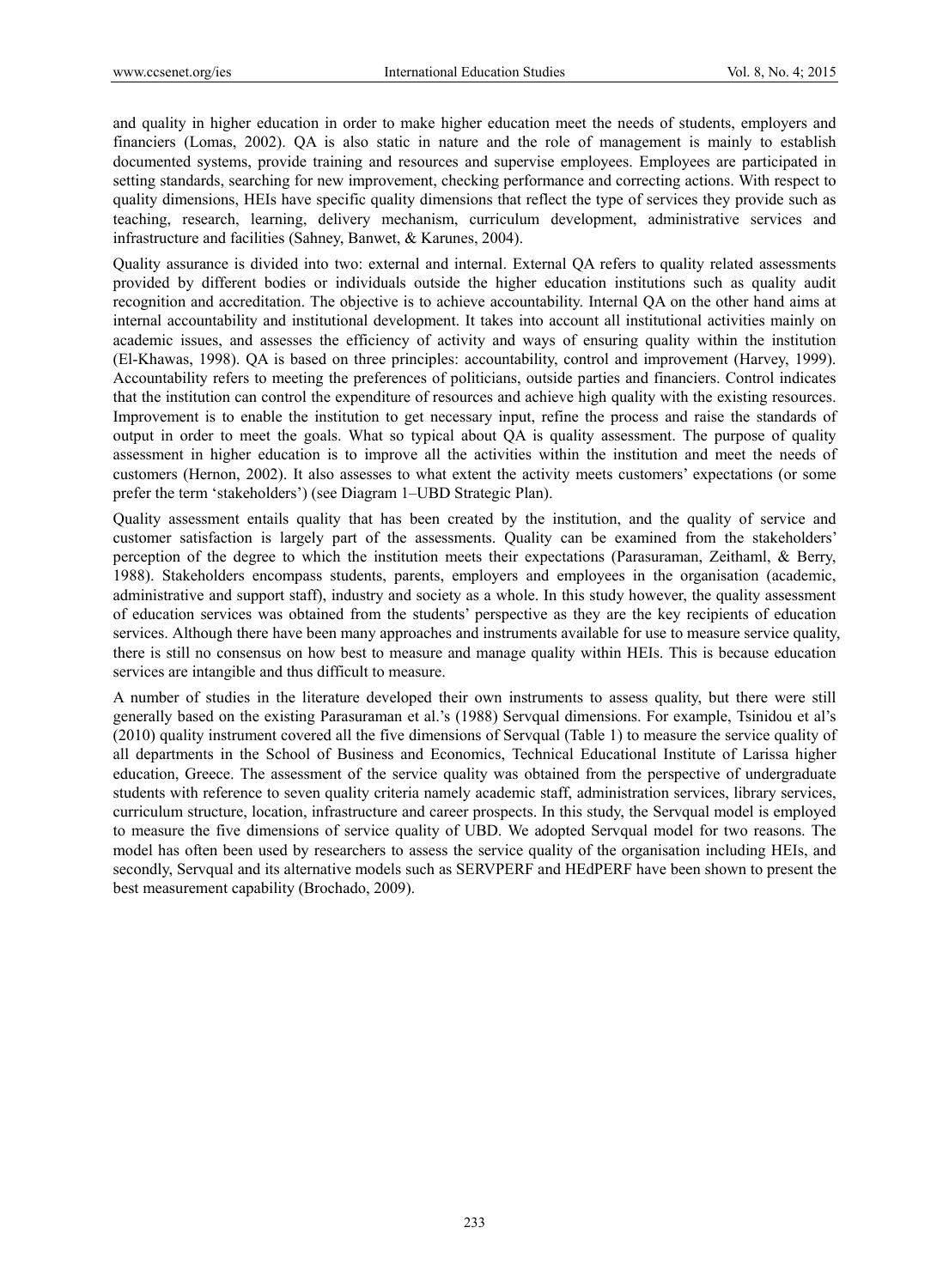| Vision                     | First class international university, Distinctive National Identity<br>Top 50 in Asia by 2015                                                                          |                                                                                                                                                                                                       |                                                                                                                              |                                                    |                                                                             |                                                                                       |  |
|----------------------------|------------------------------------------------------------------------------------------------------------------------------------------------------------------------|-------------------------------------------------------------------------------------------------------------------------------------------------------------------------------------------------------|------------------------------------------------------------------------------------------------------------------------------|----------------------------------------------------|-----------------------------------------------------------------------------|---------------------------------------------------------------------------------------|--|
| &<br>Purpose<br>Values     | environment,<br>practices                                                                                                                                              | Develop individuals and society by pushing back<br>frontiers of human knowledge through a conducive<br>excellence in teaching,<br>learning,<br>research, scholarship, public service and professional |                                                                                                                              |                                                    | People<br>Expertise<br>Relevance<br>Leadership                              |                                                                                       |  |
| Stakeholders<br>& Partners | Students:<br>Academic Staff:<br>Marketability;<br>Supportive<br>environment;<br>Knowledge;<br>Personal growth;<br>Flexibility;<br>Recognition;<br>Engaging environment |                                                                                                                                                                                                       | Community:<br>Skills;<br>working<br>Expertise;<br>Innovation;<br>Responsibility;<br>Vibrant research culture<br>Enterprising |                                                    | University<br>as<br>a<br>whole:<br>Prestige;<br>Reputation;<br>Ranking      |                                                                                       |  |
| Strategic<br>Pillars       | Continuously<br>teaching<br>and<br>experience                                                                                                                          | enhance<br>learning                                                                                                                                                                                   | Motivate<br>develop                                                                                                          | learners<br>to<br>their<br>to<br>maximum potential | To<br>Raise international<br>generate<br>world-class<br>profile<br>research |                                                                                       |  |
| Strategic<br>Enablers      | Internal Process:                                                                                                                                                      |                                                                                                                                                                                                       |                                                                                                                              |                                                    |                                                                             |                                                                                       |  |
|                            | Minimise bureaucracy                                                                                                                                                   |                                                                                                                                                                                                       | Provide<br>outstanding<br>facilities                                                                                         |                                                    | Increase and aid<br>collaborations<br>and partnerships                      | Continuous<br>evaluation<br>and<br>of<br>improvement<br>organisational<br>performance |  |
|                            | Finance:                                                                                                                                                               |                                                                                                                                                                                                       |                                                                                                                              |                                                    | People:                                                                     |                                                                                       |  |
|                            | Effective fund<br>T <sub>o</sub><br>alternative<br>management<br>source<br>funding                                                                                     |                                                                                                                                                                                                       | the<br>acquire<br>To<br>grow<br>university<br>of<br>endowment                                                                |                                                    | Develop<br>leadership<br>and<br>innovation in our<br>people                 | Promote effective<br>communication                                                    |  |
|                            |                                                                                                                                                                        |                                                                                                                                                                                                       |                                                                                                                              |                                                    | Support<br>staff<br>development                                             | Attract, retain and<br>recognize                                                      |  |

Diagram 1. UBD strategic plan

# Table 1. Servqual five dimensions

| Dimensions        | Definition                                                                                                                                              |
|-------------------|---------------------------------------------------------------------------------------------------------------------------------------------------------|
| 1. Tangibles      | The appearance of physical facilities, equipment, support services and service<br>personnel.                                                            |
| 2. Reliabiilty    | The degree to which the knowledge, skills learned and services are offered<br>accurately, dependably and on time without errors.                        |
| 3. Responsiveness | This refers to willingness to help customers and meet their needs and wants. In<br>difficult situations, it is also the ability to respond effectively. |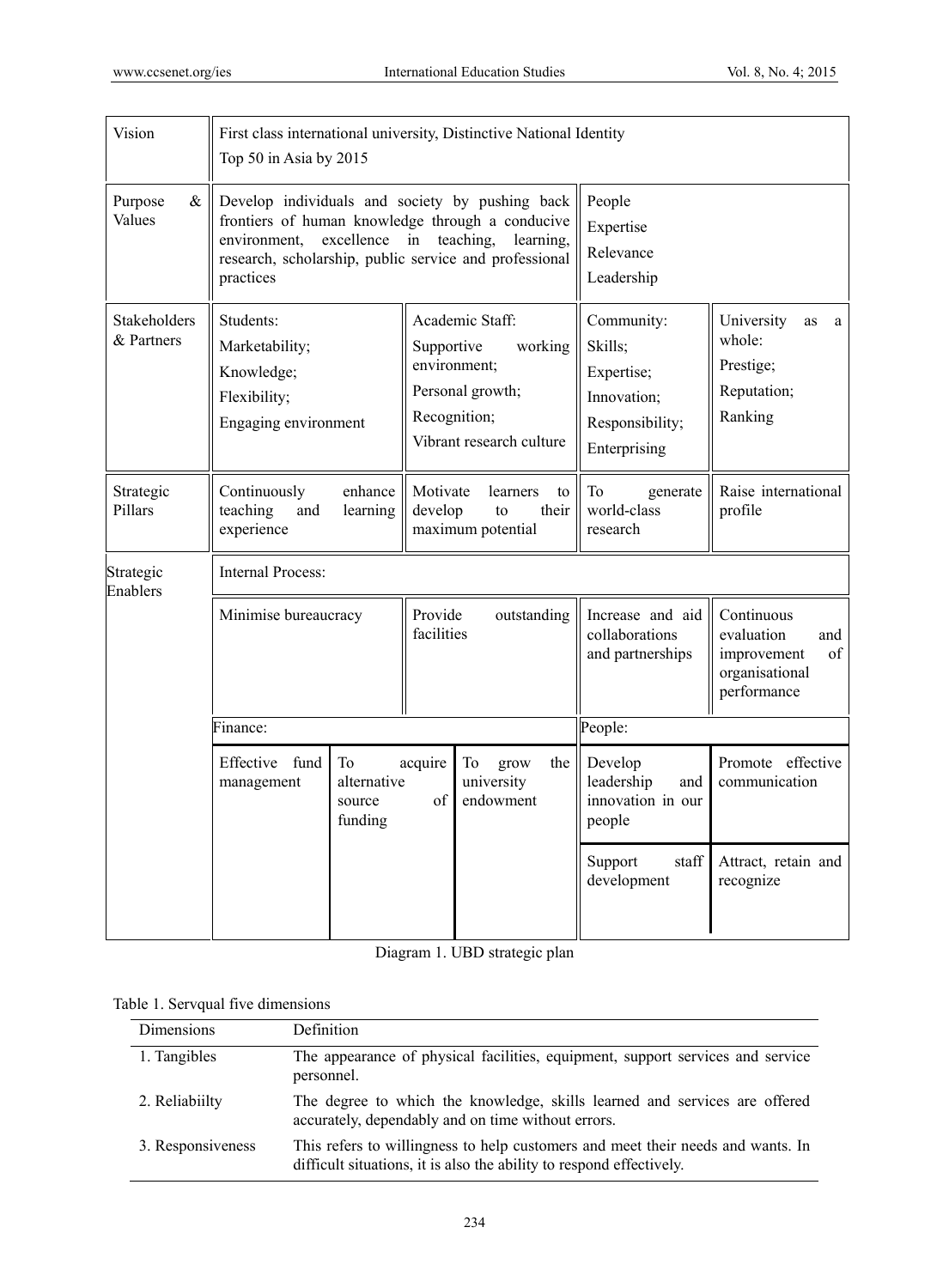| The confidence and trust that the customers hold towards the institute and the                                              |
|-----------------------------------------------------------------------------------------------------------------------------|
| feeling of safety in case of danger.                                                                                        |
| The attention and care that the institution may offer to customers. This part also<br>refers to convenient operating hours. |
|                                                                                                                             |

#### **3. Methods**

A questionnaire was designed with reference to Parasuraman et al.'s five dimensions, but with several modifications to suit the following quality criteria namely Faculty staff (academic and administrative staff), curriculum structure, library services and the physical environment of UBD (Appendix 1). A five-Likert rating scale from 1 (strongly disagree) to 5 (strongly agree) was used to assess all of the statements in the questionnaire except for the overall quality of educational services of UBD. The questionnaire was conducted for two weeks only that is from mid to end of March, 2013. The questionnaire was sent out to about 400 undergraduates by email across four faculties: Faculty of Business, Economics and Policy Studies (FBEPS), Faculty of Arts and Social Sciences (FASS), Faculty of Science (FOS) and Pengiran Anak Puteri Rashidah Sa'adatul Bolkiah Institute of Health Sciences (PAPRSBIHS). Out of 400, only 268 (67 percent response rate) replied and completed the questionnaire. The sample comprised of 94 (35 percent), 64 (24 percent), 75 (28 percent) and 35 (13 percent) undergraduates from FBEPS, FASS, FOS and PAPRSBIHS respectively.

#### **4. Results**

Based on the questionnaire, the study categorized several items into five servqual dimensions: tangible, reliability, responsiveness, assurance and empathy. Tangible with five items (item no. 22,23and 25), reliability with three items (item no. 1, 11 and 16), responsiveness with three items (item no. 3.9and 18), empathy with two items (item no4 and 12), and assurance with only one item (item no. 26).

#### *4.1 Tangible*

The tangible aspect was assessed in terms of library facilities and UBD's overall quality environment. With respect to library facilities including computer labs, study rooms and reading areas, only 7 percent disagreed with the adequacy of facilities provided by UBD library, 37 percent indicated that they were neutral, and 35 percent showed their agreement (Diagram 2). As for quality environment that is the comfort of students to study in the library, many respondents indicated neutral (40 percent), whilst 27 percent agreed and the other 20 percent disagreed that UBD library had provided them quality environment.



Diagram 2. Tangible–UBD library

Diagram 3 showed the tangible aspect of UBD in terms of quality environment for studying, the availability of necessary equipment and the level of cleanliness around campus. Most students responded neutral for all these aspects that is 38, 41 and 38 percents in that order. Although there had been some agreements from students on the UBD's quality environment for studying (25 percent) and the quality of equipments being provided (28 percent), 31 percent of them opposed that UBD provides high level of cleanliness.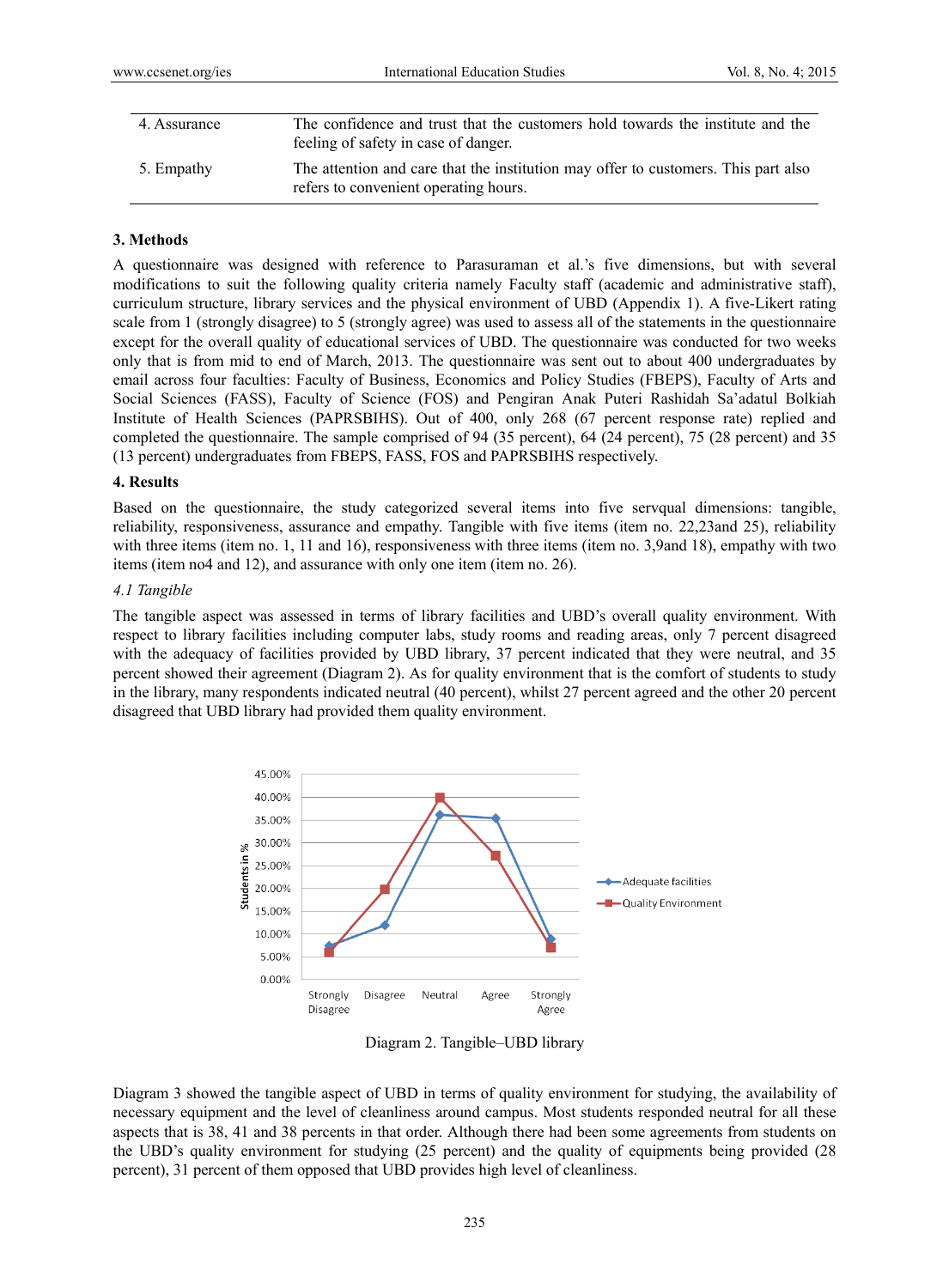

#### *4.2 Reliability*

Reliability refers to the level of accurate information on GENnext Program provided by Faculty staff (which includes both academic and administrative staff) to all students. Notably, whilst between 30 and 40 percent of respondents agreed that GENnext program was useful and information provided by their lecturers had benefited them, the reliability of information from administrative staff was found to be unsatisfactory as 31 percent of respondents disagreed that the administrative staff have had provided them with accurate information and the staff being efficient in providing useful information (Diagram 4). Overall, despite the well-sustained involvement of lecturers in improving the quality of their services, what still lacking in UBD is the efficiency and effectiveness of administrative staff in providing reliable services. This is among the limitations the study has to address in order to achieve high quality of education services in UBD and also for a successful TQM implementation, possibly in the future.



Diagram 4. Reliability

#### *4.3 Responsiveness*

Responsiveness was assessed with respect to the level of assistance given by the lecturers and administrative staff to the students. Respondents' agreement towards the level of lecturers' responsiveness (43 percent) was slightly higher compared to the level of responsiveness provided by administrative staff (12 percent) and librarians (25 percent) (Diagram 5). Administrative staff in this case was also poorly assessed by the students. About 29 percent of them disagreed that administrative staff were supportive.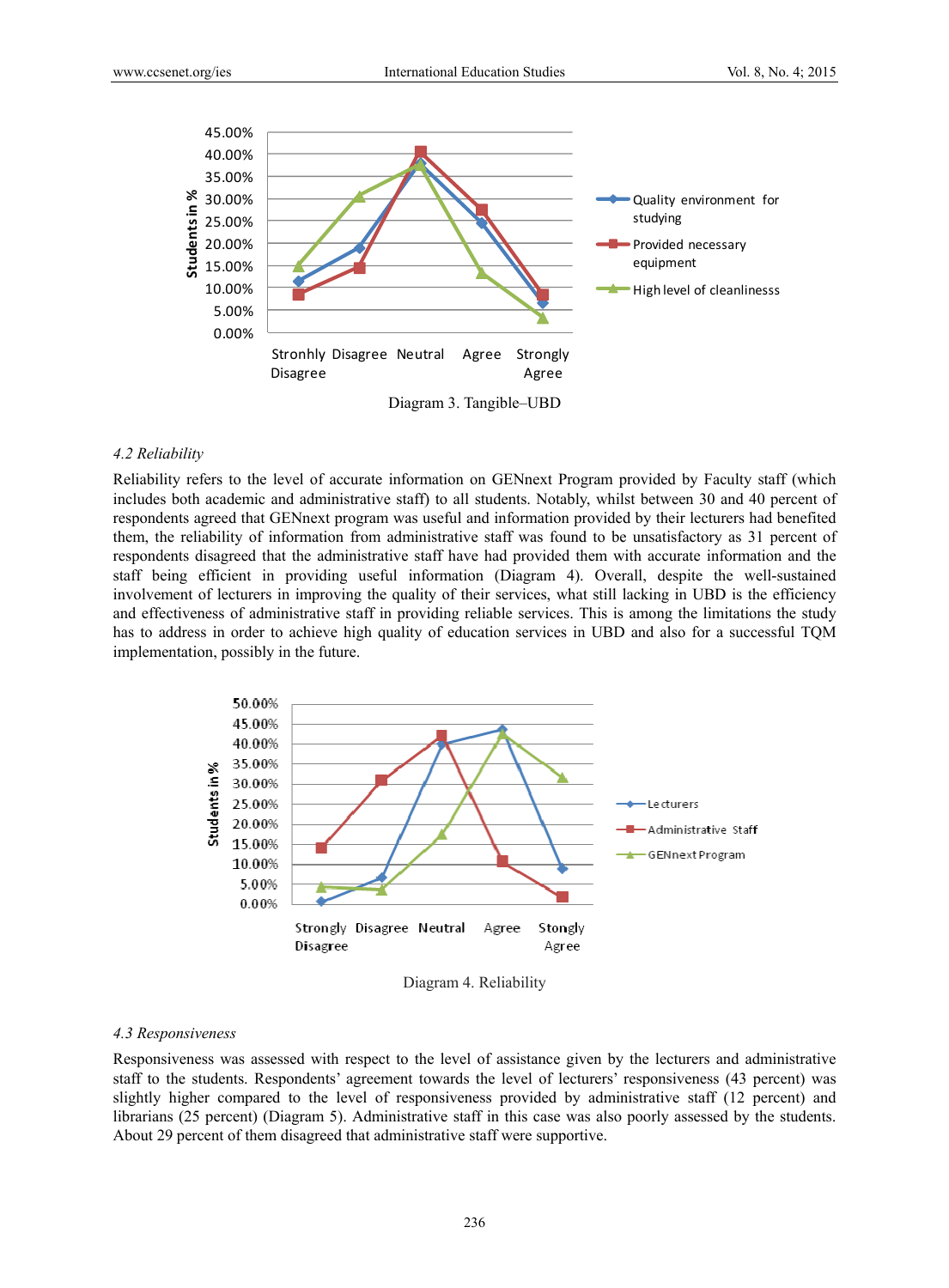

Diagram 5. Responsiveness

#### *4.4 Assurance*

The study obtained the students' perspective on the overall quality of education services provided by the university to assess the assurance dimension. Assurance acts as a trust being placed among students. Diagram 6 showed that nearly 46 percent of respondents were satisfied with the quality of education services provided by UBD. Although 29 percent had rated the quality of education services of UBD as good, it is important to note that the university is still far from being excellent.



Diagram 6. Overall of UBD

# *4.5 Empathy*

Empathy is an act of care and attention given by the faculty staff to the students. Based on Diagram 7, the result showed that there had been some disagreement on the accessibility of administrative staff. Similar result was also found in the ratings for the lecturers, but that level of disagreement was not as strong as for the faculty's administrative staff. About 44 percent of the respondents opposed that the administrative staff were easily accessible at times. Moreover, there was considerable amount of collective views from the students that the lecturers showed greater empathy feelings towards them than the administrative staff, and above 30 percent of them indicated that they were neutral about this aspect.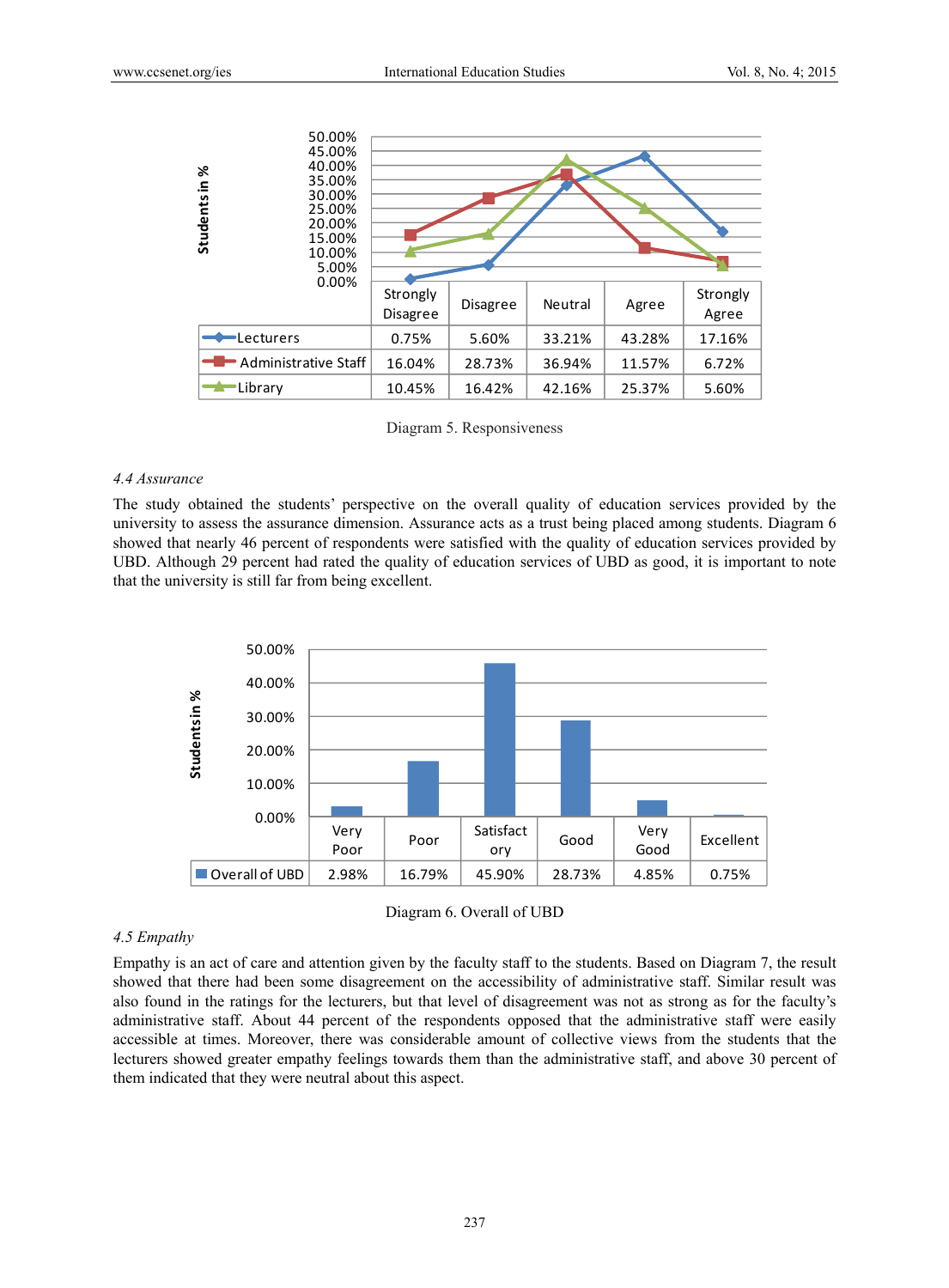

Lectureres **Administrative Staff** 

#### *4.6 Item Mean Scores Analysis*

Summary statistics for the overall mean scores by faculty are depicted in Table2 and diagram 8 below.

Table 2. Overall mean score by faculty

| Faculty       | N   | Mean      | Std. Deviation Std. Error |        |
|---------------|-----|-----------|---------------------------|--------|
| <b>FBEPS</b>  | 25  | 29656     | .33800                    | .06760 |
| <b>FASS</b>   | 25  | 29864     | .56920                    | .11384 |
| <b>FOS</b>    | 25  | 3 3 5 6 8 | .36859                    | .07372 |
| <b>PAPRBS</b> | 25  | 3 1 3 7 6 | .41113                    | .08223 |
| Total         | 100 | 3 1 1 1 6 | .45260                    | .04526 |



The mean of individual item scores from the questionnaire based on the university-wise (all faculties) ranking depicted in Table1 below showed that in the aspect of lecturers and UBD GENnext program dimension (items 16,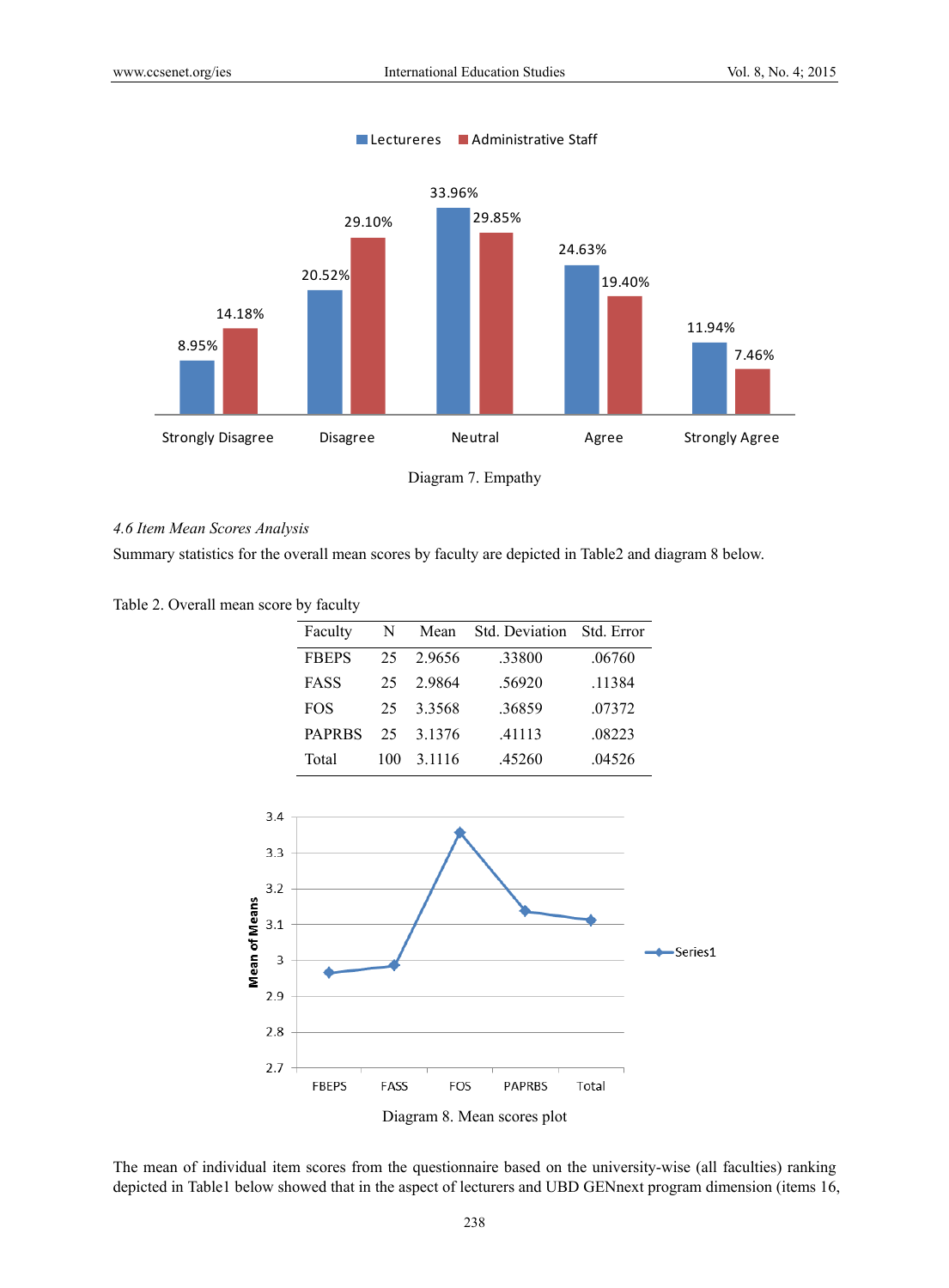3, 7 and 1), this has got the highest ranking whereas scores related to administrative staff and level of cleanliness (items 9, 11 and 25) were the least ranked. The mean of individual item scores that based on faculties' rankings (Tables 2, 3, 4 and 5) revealed, more or less the same conclusions derived from the University-wise ranking of Table 1.

The faculties' questionnaire data that are summarised in Table 2 and Diagram 8 above were used to conduct Analysis of Variance to test the hypothesis of equality of the mean scores across the four faculties of UBD (FBEPS, FASS, FOS and PAPRBS). Results of the analysis are depicted in Tables 3, 4 and 5 below.

#### Table 3. ANOVA

|                | Sum of Squares Df Mean Square |    |      | F     | Sig. |
|----------------|-------------------------------|----|------|-------|------|
| Between Groups | 2.445                         |    | .815 | 4.386 | -006 |
| Within Groups  | 17.835                        | 96 | .186 |       |      |
| Total          | 20.280                        | 99 |      |       |      |

#### Table 4. Multiple comparisons

| (I) Factor    | $(J)$ Factor  | Mean Difference (I-J) | Std. Error | Sig. |                                                                                                                                |                    |
|---------------|---------------|-----------------------|------------|------|--------------------------------------------------------------------------------------------------------------------------------|--------------------|
|               |               |                       |            |      | 95% Confidence Interval<br>Lower Bound<br>$-.3395$<br>$-.7099$<br>$-.4907$<br>$-2979$<br>$-.6891$<br>$-4699$<br>.0725<br>.0517 | <b>Upper Bound</b> |
| <b>FBEPS</b>  | FASS          | $-.0208$              | .12191     | .998 |                                                                                                                                | .2979              |
|               | <b>FOS</b>    | $-.3912$ <sup>*</sup> | .12191     | .010 |                                                                                                                                | $-0725$            |
|               | <b>PAPRBS</b> | $-.1720$              | .12191     | .496 |                                                                                                                                | .1467              |
| <b>FASS</b>   | <b>FBEPS</b>  | .0208                 | .12191     | .998 |                                                                                                                                | .3395              |
|               | <b>FOS</b>    | $-.3704$ <sup>*</sup> | .12191     | .016 |                                                                                                                                | $-0.0517$          |
|               | <b>PAPRBS</b> | $-1512$               | .12191     | .603 |                                                                                                                                | .1675              |
| <b>FOS</b>    | <b>FBEPS</b>  | .3912                 | .12191     | .010 |                                                                                                                                | .7099              |
|               | <b>FASS</b>   | .3704                 | .12191     | .016 |                                                                                                                                | .6891              |
|               | <b>PAPRBS</b> | .2192                 | .12191     | .281 | $-.0995$                                                                                                                       | .5379              |
| <b>PAPRBS</b> | <b>FBEPS</b>  | .1720                 | .12191     | .496 | $-.1467$                                                                                                                       | .4907              |
|               | <b>FASS</b>   | .1512                 | .12191     | .603 | $-.1675$                                                                                                                       | .4699              |
|               | <b>FOS</b>    | $-2192$               | .12191     | .281 | $-.5379$                                                                                                                       | .0995              |

\* The mean difference is significant at the .05 level.

Table 5. Homogeneous subsets

| Means                  |    |                          |           |  |  |  |
|------------------------|----|--------------------------|-----------|--|--|--|
| Tukey HSD <sup>a</sup> |    |                          |           |  |  |  |
| Factor                 | N  | Subset for alpha $= .05$ |           |  |  |  |
|                        |    | 1                        | 2         |  |  |  |
| <b>FBEPS</b>           | 25 | 29656                    |           |  |  |  |
| <b>FASS</b>            | 25 | 29864                    |           |  |  |  |
| <b>PAPRBS</b>          | 25 | 3 1376                   | 3 1 3 7 6 |  |  |  |
| <b>FOS</b>             | 25 |                          | 3.3568    |  |  |  |
| Sig.                   |    | -496                     |           |  |  |  |

Means for groups in homogeneous subsets are displayed.

<sup>a</sup> Uses harmonic mean sample size =  $25.000$ .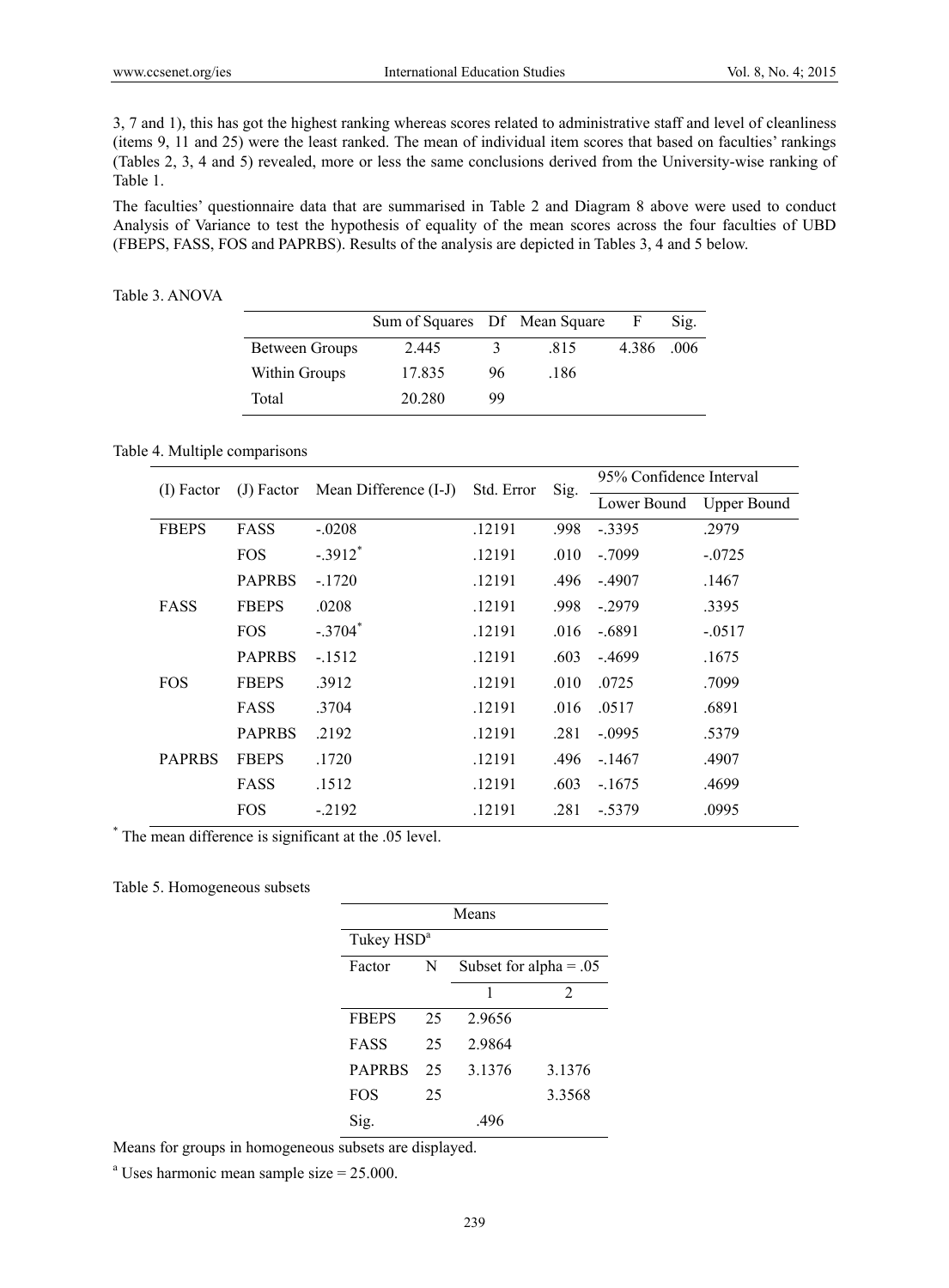Table 3 shows that the null hypothesis of equality of the mean scores across the four faculties of UBD was rejected (p-value=.006). Post-hoc analysis and Tukey's Honestly Significant Difference (HSD) (Tables 8and 5) revealed that the mean score of FOS (3.36) was different from those of FBEPS (2.97) and FASS (2.99) at the 5% level of significance, but that the difference between FOS and PAPRBS (3.14) scores was not statistically significant.

#### **5. Discussion**

The study has met its research objective that is assessing the quality of education services of HEIs in Brunei that is using UBD as a case study. Result of the study showed that the quality of education services of UBD was only satisfactory, and is still far from being excellent. With regards to the tangible aspect of quality, the study received many neutral responses from the students and at the same time, there was more agreement to this dimension indicating that UBD as a whole has reasonably provided adequate facilities and all the necessary resources, and quality environment for the students. Despite the positive feedback from the students, the university via the role of its Estate Department must set up a proper and control and monitoring system. This is to examine and ensure that all equipments and resources that are available such as computers, tables and projectors can put to good use as the authors still found equipments laying around in some office rooms. If an equipment is no longer functioning properly, then it should be quickly repaired or dispose appropriately. Notably, although UBD has outsourced cleaning services to a professional cleaning company which expected to be better than in-house, the university's poor level of cleanliness especially the lavatories and dormitories certainly requires greater attention. The university should be more stringent with this and conduct regular check-ups and provide clear university's expectations and guidelines to the company. This is a very important element for maintaining sufficient personal hygiene and stable learning environment for the students, and also for the university to establish its reputation and maintain regional and international exchange visits.

The results of the ANOVA and post-hoc analysis suggests that Faculty of Science (FOS) and Institute of Health Science (PAPRBS)students are, on the average, more satisfied with the quality environment of the University than the students of Business Faculty (FBEPS) and Faculty of Arts and Social science (FASS). This might be interpreted as a variation between 'science-based' and 'social sciences-based' students' needs and perception of quality. It might be worthwhile for the University management to investigate the specific needs of the social science-based students with respect to quality education.

Different from the academic staff, administrative staff did not appear to be very efficient in giving useful and accurate information and they were also not responsive to students' needs. They had hardly been there for them partly because they were not motivated to help students. There was lack of responsive learning environment culture in UBD–a culture that not only disseminates and receives information but also shapes the thinking process of groups and individuals (Deming, 2000; Senge, 2006). The university needs transformational leadership who can lead to positive changes in those who follow and a strong quality culture. Quality culture however can be difficult to achieve in HEIs because academic culture is non receptive. The culture is resistant "to quality process improvement from professors who think it is just another business-oriented fad" (Massy, 2003, p. 165), and resistant to quality terms and concepts, principles and practices. Thus, quality is not just about conforming to requirements and standards but also to some extent cultural changes (Yeh, 2003). It has been very difficult to compromise between quality and the traditions, values and purposes of HEIs (Birnbaum, 2000) because HEIs are generally influenced by its structural and traditional characteristics.

UBD needs to create a learning environment that is fair, engaging, motivating and comfortable, accessible, challenging and appropriate, and empathy from lecturers as well as administrative and other support staff were also vital to the quality of education services in HEIs. The university's management is responsible to reduce the level of bureaucracy (cut out unnecessary paperwork and duplication within the organisation), increase transparency and ensure that information is communicated effectively across faculties and among students and staff. Moreover, giving enough accurate and reliable information often boils down to a matter of trust. The university should honour the student trust placed in it and accept the responsibility to transmit knowledge and promote understanding. Indeed, QA is the trust of conformance of a product against requirements and standards. In terms of assurance dimension, the quality of education services was satisfactory rather than being excellent. This indicates that the quality of student learning in UBD has much more room for improvement in preparing students for the workplace including the university's teaching and research facilities, learning resources, physical infrastructure, health and safety policies and procedures and human resource management.

The study has several implications. To foster quality culture in Brunei's HEIs, it requires authoritative definition of quality, but this is not possible. Quality assurance must be developed as institutional policy and strategy for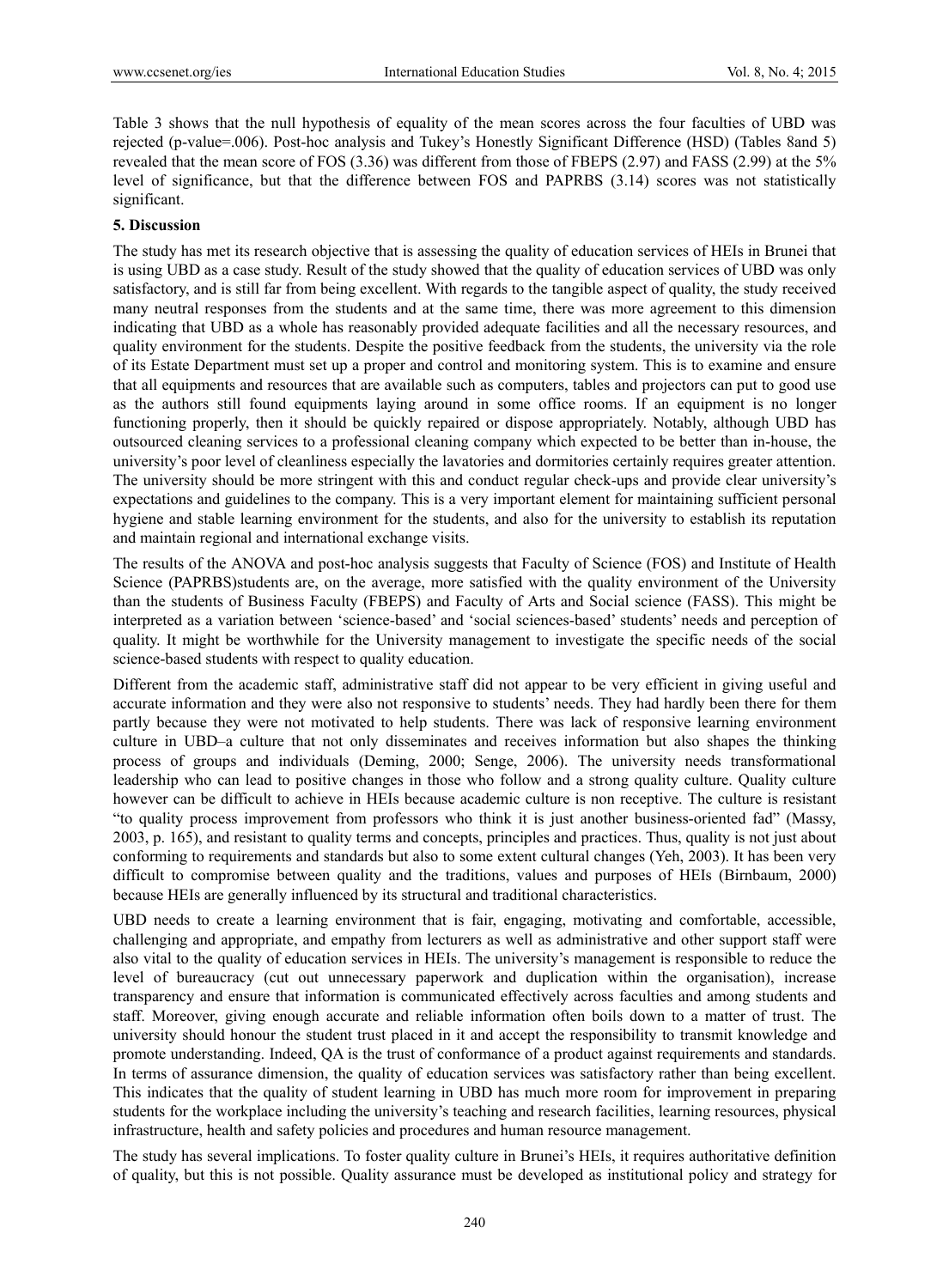continuous improvement of university staff. UBD's top management level must first commit and gain full support from all members involved. Given that most HEIs are organised on departmental units, teamwork and communication between and across departments are necessary (Ali & Shastri, 2009). The study also suggests a quality framework which is more adaptable to individual contexts. In other words, there is no 'one size fits all' in implementing QA or TQM framework. Students are also now being more selective based on their graduate employment prospects and becoming more selective about their study options. They increasingly open to studying on full-degree programs abroad. Competition in the education services industry may make universities more efficient and responsive and possibly more innovative. Nevertheless, too much competition would reduce institutional diversity, reinforce the existing bureaucratic structure as the university's administration is still subject to the authority of Ministry of Education, and damage wider participation which somewhat threaten the quality of education services of UBD. UBD's GENnext program requires a regular review to ensure its relevance in the job industry, and in this study, the students have indicated their strong interest to acquire teamwork management, communications, creativity and learning and innovation skills. Further research could be to suggest an appropriate quality assurance framework for UBD, and the quality assessment of education services could be done not merely on the organisational factors but also individual factors contributing to quality.

The university must start implementing QA control to measure and analyse the performance of its services. Quality assessment 'Student Feedback Exercise' which has often been practiced by UBD for many years is conducted at the end of every semester. The aim of this exercise is to help the university to improve the modules taken by the students and assist the lecturers to improve their teaching skills. This exercise has two limitations. Firstly, it focuses on the quality of teaching and learning, but not library services and the university's physical environment, and secondly, although feedback from students is an essential component of any pedagogic process, there is no feedback loop. When this happens, there is no way lecturers can improve as feedback needs to be integrated into the learning process and they have to act upon it. We suggest UBD to improve this online exercise, letting staff to access the students' feedback, and more importantly, be more transparent with staff performance evaluation system. This will allow the university to reach its goals and staff will therefore become more aware and careful in performing their duties and tasks. Training can help the university to improve and strengthen the quality of their administrative services. As presented in the results section, administrative staff is the weakest link in achieving high quality in UBD. Despite what so-called the information age, we were informed that information reaches out to them either late or slow due to poor communication among the levels of management. Consultation (face to face communication) can also help to alleviate work related problems faced by the administrative staff such as time management and communication skills.

The university recently sets up Office of Planning and Development (OPD), which is responsible in planning to achieve the UBD's vision–that is becoming the top 50 university in Asia. The Office ensures the presence of quality assurance and strives to achieve both national and international recognitions and accreditations for all the programs offered by UBD. Certainly, this takes time but QA itself is a process-centered approach. It focuses on improving the process that is used to create the end result, rather than on the result itself. The university therefore has to put in a lot of effort towards continuous improvement.

We received good cooperation from students throughout the data collection period, and to attain a sample size of 268 within two weeks without giving any reward or gift in return was completely unexpected. We sent gentle reminders every three days to the students to reply to us with completed questionnaire. For future research, it is suggested that respondents are to be segregated not only by faculties alone but also by gender and academic levels, assess the quality of education services of UBD from the perspectives of other stakeholders such as postgraduates, alumni and faculty staff, and to incorporate qualitative and quantitative methods in a single study such as interviews or focus groups to obtain deep insight about individuals' perception on the quality of education services of UBD. Finally, this study has made two significant contributions to the literature. Firstly, the issue of quality of UBD has been addressed from a student perspective as most studies do not look at this in the context of Brunei's higher education sector, and secondly, to the researchers' knowledge, although there has been a growing number of studies dealing with quality in higher education, very few (if any) of the studies were examined in Asia context particularly Brunei. Studies on quality in higher education were largely conducted in western countries and there were based on either qualitative or empirical data, but not both (Al-Tarawneh & Mubaslat, 2011; Tsinidou et al., 2010; Vanagas & Vilkas, 2008).

#### **6. Conclusion**

Overall, the quality of education services in UBD was rather satisfactory. Although the university is still far away from being excellent, it has achieved remarkable progress and development in almost every aspect. It might be worthwhile for the University management to further investigate the specific perception and needs of the social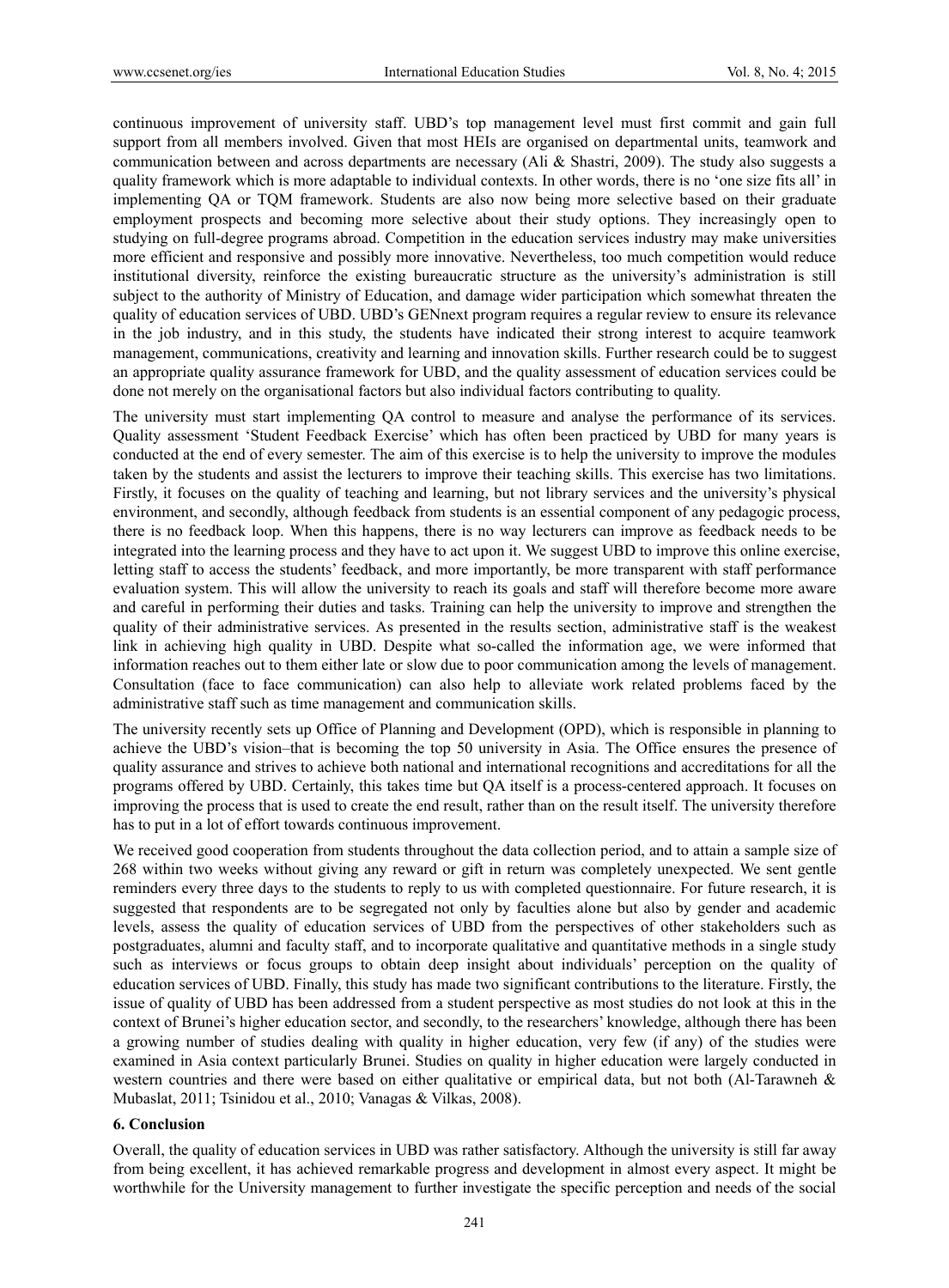science-based students with respect to quality education. It is important for the university to continuously making improvements and attain high quality assurance program. The university should also start take a closer look at the total quality management of their services and find ways to satisfy stakeholders by producing high-quality products and services as quality assurance is just the first step towards implementing TQM. To implement these quality approaches (both QA and TQM) effectively, it certainly requires uniform commitment from all levels of university's management and promotes an institutional quality culture that is fit for purpose and takes account of institutional diversity which has existed across the globe.

#### **Acknowledgments**

We acknowledge and respect the good work of our research students for conducting the survey: Amy Thien Sook Ling, Liew Pei Ting, Chua Yi Shien, Salyani Takdir, Michelle Goh Siew Chien, and Sung Hui Yee.

#### **References**

- Ahmad, A., & Kifle, H. (2010). *Brunei Darussalam: quality assurance in higher education (Country Report)*. 18<sup>th</sup> SEAMEORIHED Governing Board Meeting, Bangkok, Thailand.
- Ali, M., & Shastri, R. K. (2010). Implementation of total quality management in higher education. *Asian Journal of Business Management, 2*(1), 9-16.
- Al-Tarawneh, H. A., & Mubaslat, M. (2011). The implementation of total quality management (TQM) on the higher educational sector in Jordan. *International Journal of Industrial Marketing, 1*(1), 1-10.
- Aly, N., & Akpovi, J. (2001). Total quality management in California public higher education. *Quality Assurance in Education, 9*(3), 127-131. http://dx.doi.org/10.1108/09684880110399077
- Birnbaum, R. (2000). *Management fads in higher education. Where they come from, what they do, why they fail*. San Francisco: Jossey-Bass Inc.
- Brochado, A. (2009). Comparing alternative instruments to measure service quality in higher education. *Quality Assurance Education, 17*(2), 174-190. http://dx.doi.org/10.1108/09684880910951381
- Collins, P. (1994). Approaches to quality. *The TQM Magazine, 6*(3), 39-43. http://dx.doi.org/10.1108/09544789410057881
- Dean, J. W., & Bowen, D. E. (1994). Management theory and total quality: improving research and practice through theory development. *Academy of Management Review, 9*(3), 392-418. http://dx.doi.org/10.2307/258933
- Deming, W. E. (2000). *Out of the crisis* (Rev. ed.). Cambridge, MA: MIT Press.
- El-Khawas, E. (1998). Accreditation's role in quality assurance in the United States. *Higher Education Management, 10*(3), 43-56.
- Garvin, D. A. (1988). *Managing quality: The strategic and competitive edge*. New York: Free Press.
- Green, D. (1994). Trends and issues. In A. Craft (Ed.), *International developments in assuring quality in higher education*. London: The Falmer Press.
- Haji-Rashid, F. R. (2007). *Integrating strategic quality management in the context of corporate strategy–intial lessons: A case study of Universiti Brunei Darussalam*. Special (Refereed) Volume on Quality Initiatives & Practices in Higher Education published by the Quality Assurance Management Unit of the University of Malaya University of Malaya, Kuala Lumpur.
- Hartline, M. D., & Ferrell, O. C. (1996). The management of customer-contact service employees: An empirical investigation. *Journal of Marketing, 60*(4), 52-70. http://dx.doi.org/10.2307/1251901
- Harvey, L. (1999). An assessment of past and current approaches to quality in higher education. *Australian Journal of Education, 43*(3), 237-255.
- Harvey, L., & Green, D. (1993). Defining quality. *Assessment and Evaluation in Higher Education, 18*(1), 9-34. http://dx.doi.org/10.1080/0260293930180102
- Hernon, P. (2002). Quality: New directions in the research. *Journal of Academic Liberianship, 28*(4). http://dx.doi.org/10.1016/S0099-1333(02)00286-0
- Houston, D. (2008). Rethinking quality and improvement in higher education. *Quality Assurance in Education, 16*(1), 61-79. http://dx.doi.org/10.1108/09684880810848413
- Jabnoun, N. (2002). Control processes for total quality management and quality assurance. *Work Study, 51*(4),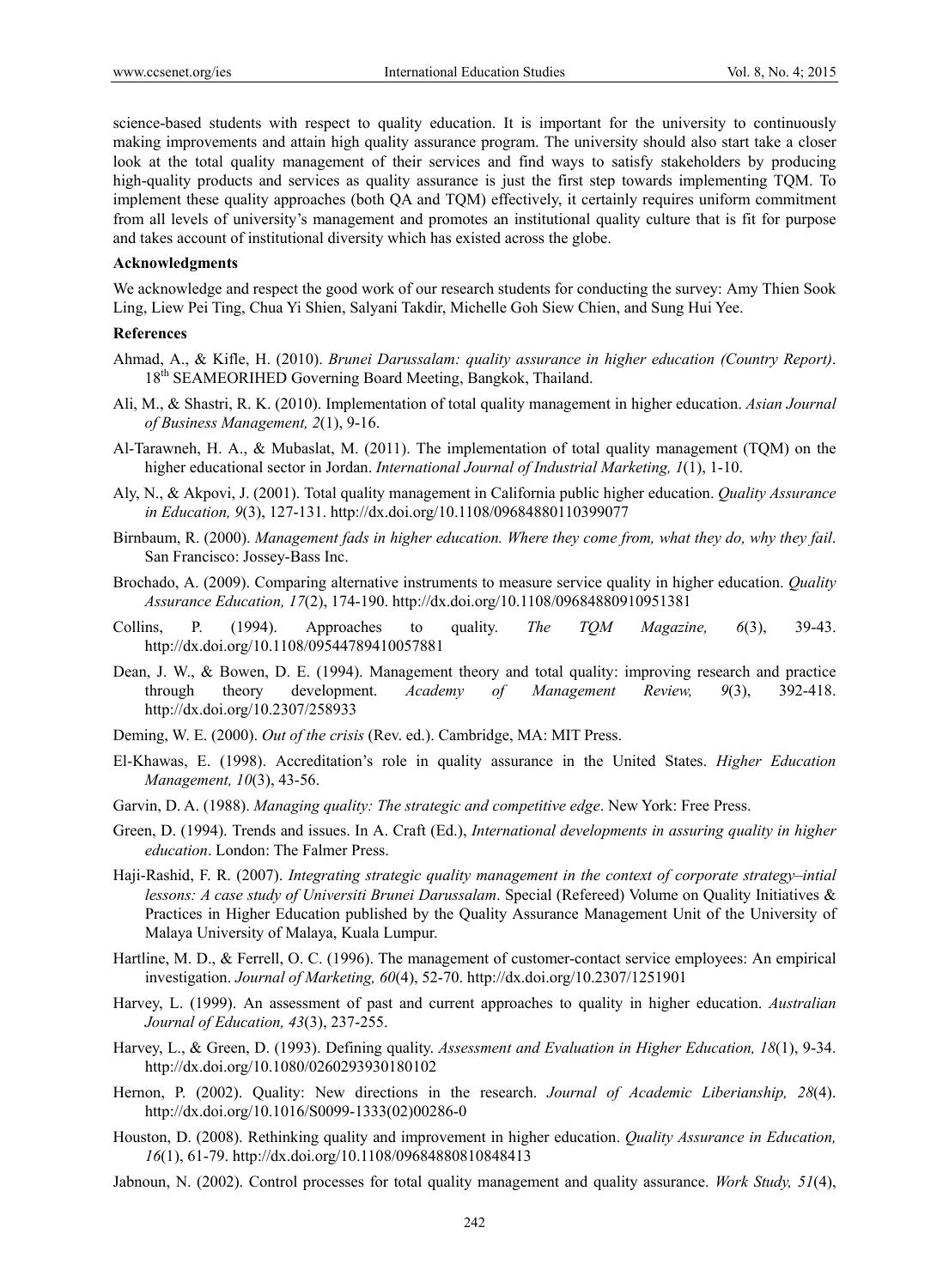182-190. http://dx.doi.org/10.1108/00438020210430733

- Karapetrovic, S., Rajamani, D., & Willborn, W. W. (1999). *University, Inc. Quality Progress* (May), 87-95.
- Lomas, L. (2002). Does the development of mass education necessarily mean the end of quality. *Quality in Higher Education, 8*(1), 71-79. http://dx.doi.org/10.1080/13538320220127461
- Massy, W. F. (2003). *Honoring the trust. Quality and cost containment in higher education*. Bolton: Anker Publishing.
- McConville, G. (1999). Everybody wants quality education: but what does it mean? *Australian Universities' Review, 42*(2), 2-4.
- Moreno-Luzon, M. D., & Peris, F. J. (1998). Strategic approaches, organisational design and quality management–integration in a fit and contingency model. *International Journal of Quality Science, 3*(4), 328-347. http://dx.doi.org/10.1108/13598539810243667
- Neave, G. (1994). The politics of quality: Developments in higher education in Western Europe 1992-1994. *European Journal of Education, 29*(2), 115-134. http://dx.doi.org/10.2307/1561636
- Parasuraman, A., Zeithaml, V. A., & Berry, L. L. (1988). SERVQUAL: A multiple item scale for measuring consumer perceptions of services quality. *Journal of Retailing, 64*(1), 12-40.
- Parri, J. (2006). Quality in higher education. *Vadyba/Management, 2*(11), 107-111.
- Sahney, S., Banwet, D. K., & Karunes, S. (2004). Conceptualising total quality management in higher education. *The TQM Magazine, 16*(2), 145-159. http://dx.doi.org/10.1108/09544780410523044
- Sarrico, C. S., Rosa, M. J., Teixeira, P. N., & Cardoso, M. F. (2010). Assessing quality and evaluating performance in higher education: Worlds apart or complementary views? *Minerva, 48*, 35-54. http://dx.doi.org/10.1007/s11024-010-9142-2
- Scott, P. (1994). Recent developments in quality assessment in GB. In D. F. Westerheijden, J. Brennan, & P. Maasen (Eds.), *Changing contexts of quality assessment: recent trends in West European higher education* (Netherlands, CHEPS).
- Senge, P. (2006). *The fifth discipline: The art and practice of the learning organisation* (Rev. ed.). New York, NY: Doubleday.
- Tsinidou, M., Gerogiannis, V., & Fitsilis, P. (2010). Evaluation of the factors that determine quality in higher education: An empirical study. *Quality Assurance in Education, 18*(3), 227-244. http://dx.doi.org/10.1108/09684881011058669
- Vanagas, P., & Vilkas, M. (2008). Development of total quality management in Kaunas University of Technology. *Engineering Economics, 4*(59), 67-75.
- Vazzana, G., Backmann, D., & Elfrink, J. (1997). Does higher education practice what it teaches? *Quality Progress, 30*(12), 67-70.
- Yeh, Y. F. (2003). Implementing a sustainable TQM system: Employee focus. *TQM implementation, 15*(4), 257-265. http://dx.doi.org/10.1108/09544780310486164

#### **Appendix**

#### **Sample of Questionnaire**

The aim of this questionnaire is to assess the quality of the education services in UBD in achieving student satisfaction particularly with respect to the quality of teaching and learning. Your individual answers will remain anonymous. If you have any questions about this or anything else about the survey, please do not hesitate to ask us. We appreciate your time to complete the following survey:

| Faculty: | FBEPS | FOS | FASS | <b>PAPRBS</b> |
|----------|-------|-----|------|---------------|
|          |       |     |      |               |

*Part A: Academic staffs* 

| Please tick in one of the columns:                 | Strongly | Disagree   Neutral   Agree   Strongly |  |       |
|----------------------------------------------------|----------|---------------------------------------|--|-------|
|                                                    | disagree |                                       |  | agree |
| Lecturers are always highly efficient in providing |          |                                       |  |       |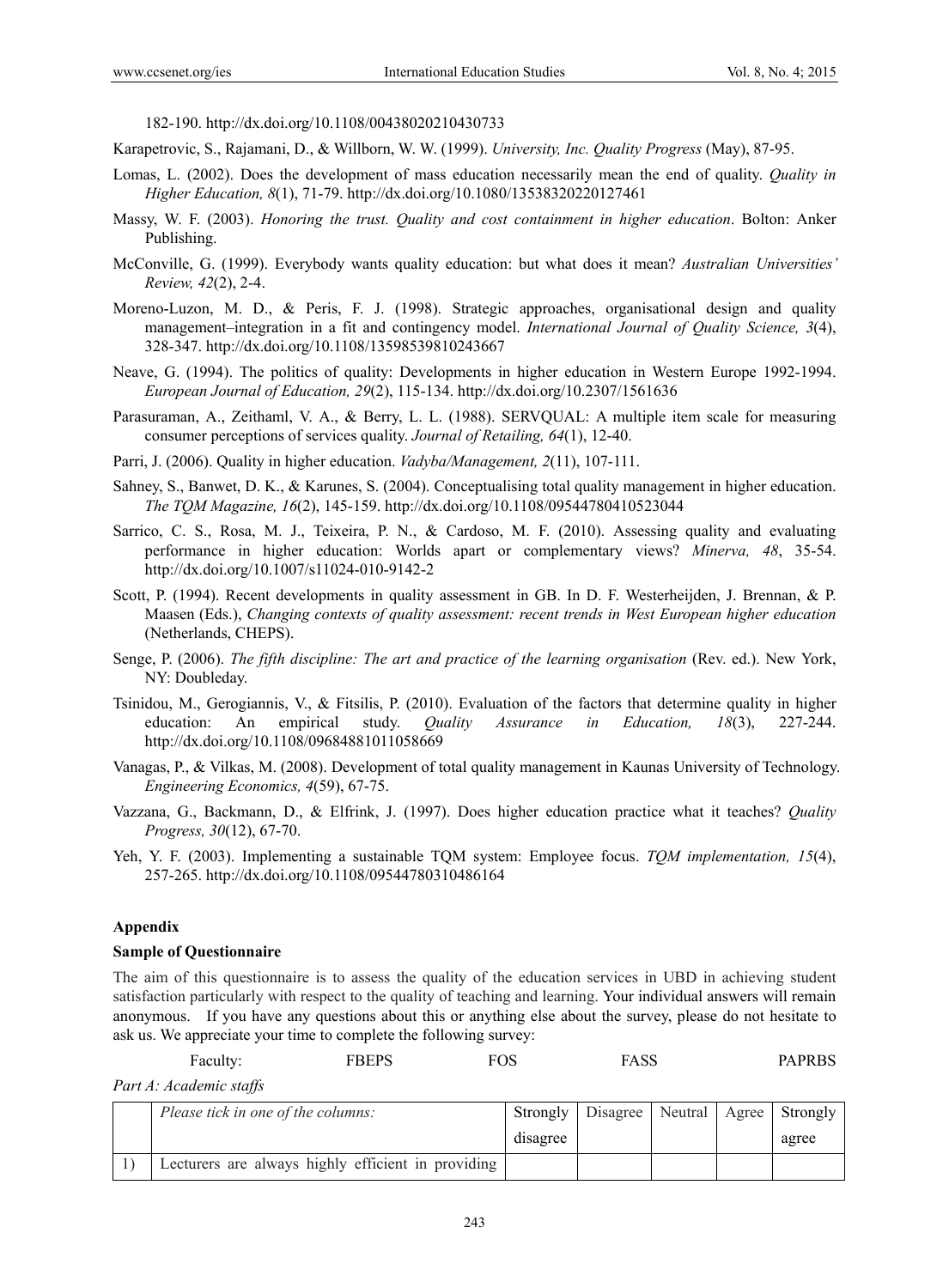|     | you the required knowledge/information.                                                                                                     |  |  |  |
|-----|---------------------------------------------------------------------------------------------------------------------------------------------|--|--|--|
| 2)  | Lecturers always provide you useful<br>study<br>tools/materials (e.g.: website, email).                                                     |  |  |  |
| 3)  | Lecturers are always helpful when you have any<br>difficulties in your studies.                                                             |  |  |  |
| 4)  | Lecturers are always easily reached when you have<br>any doubt (e.g. easy to get contact on).                                               |  |  |  |
| 5)  | Lecturers' teaching skills always able to generate<br>your interests in learning new stuffs.                                                |  |  |  |
| 6)  | Lecturers always able to communicate with the<br>students effectively in the lecture. (I.e. always<br>understand what your need is)         |  |  |  |
| 7)  | Lecturers always encourage the students<br>to<br>participate in the lecture or tutorial, so he/she can<br>know the students' understanding. |  |  |  |
| 8)  | Lecturers always well organized in their teaching<br>(e.g. organized the assignment and teaching topics).                                   |  |  |  |
| 9)  | The admin staffs are always friendly and helpful<br>when you have any doubt.                                                                |  |  |  |
| 10) | The admin staffs are always efficient in providing<br>you useful information.                                                               |  |  |  |
| 11) | The information that provides by the admin staffs is<br>always accurate.                                                                    |  |  |  |
| 12) | The faculty admin staffs are easily accessible at<br>times (Can always be easily found at working hour).                                    |  |  |  |

# *Part B: Curriculum Structure*

|     |                                                                                                                                                                                    | Strongly | Disagree | Neutral | Agree | Strongly |
|-----|------------------------------------------------------------------------------------------------------------------------------------------------------------------------------------|----------|----------|---------|-------|----------|
|     |                                                                                                                                                                                    | disagree |          |         |       | agree    |
| 13) | UBD GENnext Program offers you varieties of<br>courses or modules in each semester.                                                                                                |          |          |         |       |          |
| 14) | The modules offered by the UBD GENnext<br>Program are mostly your interest.                                                                                                        |          |          |         |       |          |
| 15) | The modules offered by the UBD GENnext<br>Program are useful for your future working<br>placement.                                                                                 |          |          |         |       |          |
| 16) | The UBD GENnext Program provides you more<br>opportunity to explore to the outside world. (due to<br>the Discovery Year and other courses)                                         |          |          |         |       |          |
| 17) | The UBD GENnext programs is a well organize<br>programs structure. (I.e. The need to fulfill all the<br>requirements stated in the UBD GENnext Programs<br>rules and regulations.) |          |          |         |       |          |

# *Part C: Library Services*

|  | Strongly | $\mathbf{r}$ .<br>Disagree | Neutral | Agree | Strongly |
|--|----------|----------------------------|---------|-------|----------|
|  | disagree |                            |         |       | agree    |